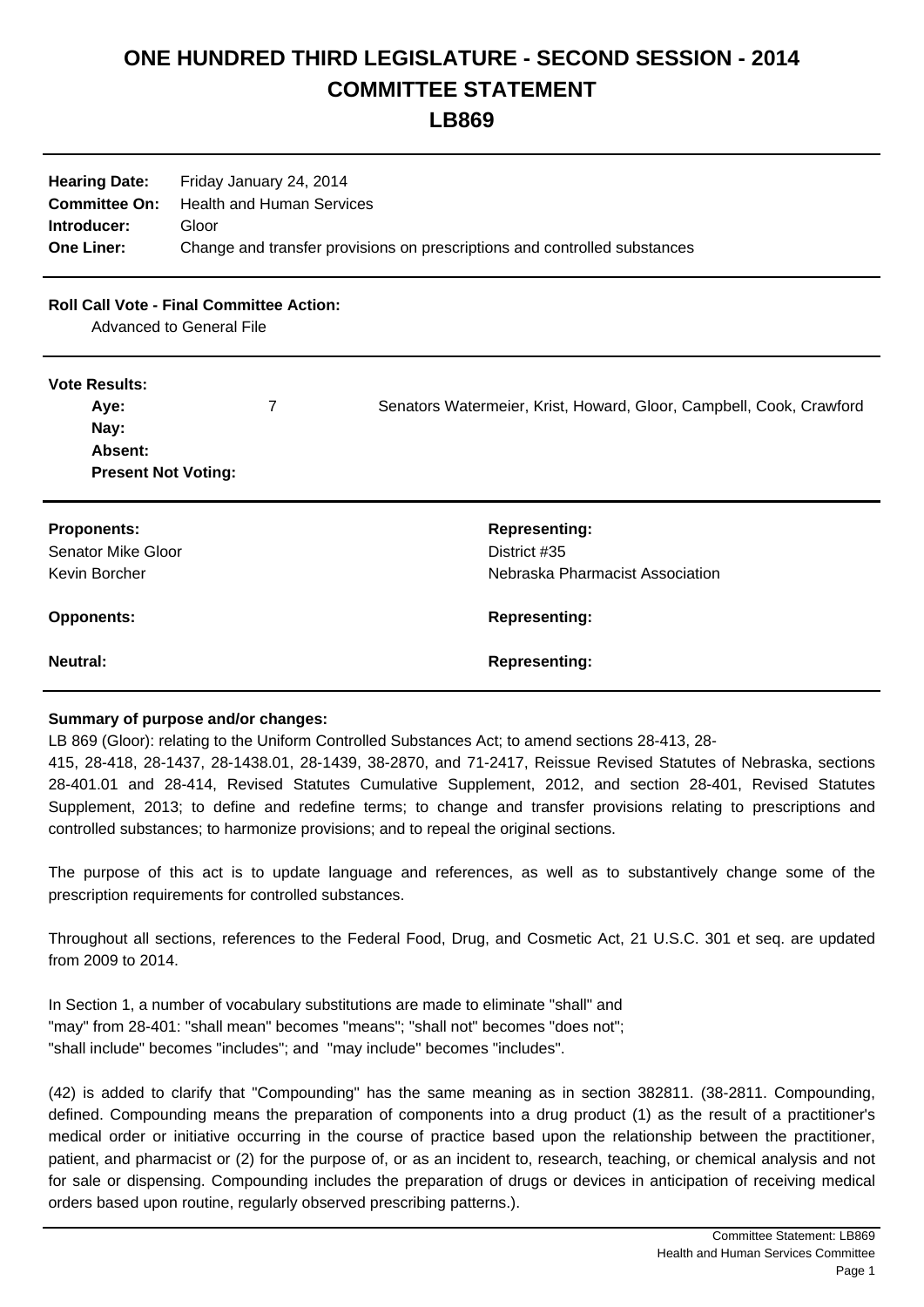In Section 2, 28-401.01 is amended to add sections 5 to 11 of that act to the Uniform Controlled Substances Act.

In Section 3, 28-413 is amended to clarify that controlled substances listed in Schedules I and II of 28-405 shall be distributed pursuant either to an order form or the electronic controlled substance orderings system. Conforms to federal law that allows pharmacies to order Schedule II controlled substances via the DEA electronic controlled substances ordering system. CSOS)

In Section 4, 28-414 ) Adds the requirements for a Schedule II Controlled Substance prescription and requirements for electronic prescribing of Schedule II Controlled Substances: (1) is amended to clarify that a Schedule II controlled substance requires a prescription from an authorized practitioner; and (2). is added to required that such a prescription must contain the following information prior to being filled: (a) Patient's name and address, (b) name of the drug, device, or biological, (c) strength of the prescription, (d) dosage form, if applicable, (e) quantity prescribed, (f) directions for use, (g) date of issuance, (h) prescribing practitioner%u2019s name and address, and (i) DEA number of prescribing practitioner. The prescription must have a proper signature, whether manual or electronic in conformance with 21 U.S.C. 801 et seq.

(3) is amended so that in emergency situations, a Schedule II controlled substance may be dispensed pursuant to an oral prescription reduced to writing in accordance with (2). Eliminates "faxing" of emergency Schedule II Controlled Substances, which is not allowed in federal law.

(4)(a) is amended to clarify in nonemergency situations the requirements of paper prescriptions, oral prescriptions and electronic prescription prescriptions for a Schedule II controlled substance.must be made on paper

(5) is amended to clarify that a pharmacist may make the various required notations either on the face of the prescription or in the electronic record. Language is added to allow for those notations to also be made in an electronic record if the prescription is an electronic prescription in compliance with federal law.

In Section 5, (1) is added to clarify that Schedule III, IV, or V controlled substances shall not be dispensed without a written, oral, or electronic medical order except as otherwise provided in that section or when administered directly by a practitioner to an ultimate user.

(2) is added to mirror the amended 28-414(2) exactly except that Schedule II, IV, or V controlled substance prescriptions additionally require the number of refills, not to exceed five refills within six months after the date of issuance.

(3) is added to clarify that Schedule III, IV, or V controlled substances may be dispensed pursuant to a facsimile of a written, signed paper prescription, which serves as the original for purposes of this subsection.

(4) is added to allow partially fillings of Schedule III, IV, or V controlled substances if the partial fills are (a) recorded in the same manner as a refilling, (b) not cumulatively in excess of the total quantity prescribed, and (c) dispensed within six months of the issuance of the prescription.

In Section 6, New language that clearly authorizes electronic prescribing of controlled substances, as well as clarifies the storage requirement so electronic prescription, inconformity with federal law: (1) is added to require that all records related to a prescription that is created, signed, transmitted, and received electronically are maintained electronically.

(2) Electronic records must be maintained electronically for five years after the date of their creation or receipt.

(3) Records regarding controlled substances must be readily retrievable from all other records, and electronic records must be either easily readable or easily rendered into a readable format.

(4) Records of electronic prescriptions for controlled substances shall be maintained in an application pursuant to 21 C.F.R. 1311. These must be readily retrievable at the registered location on request of an agent of the administration or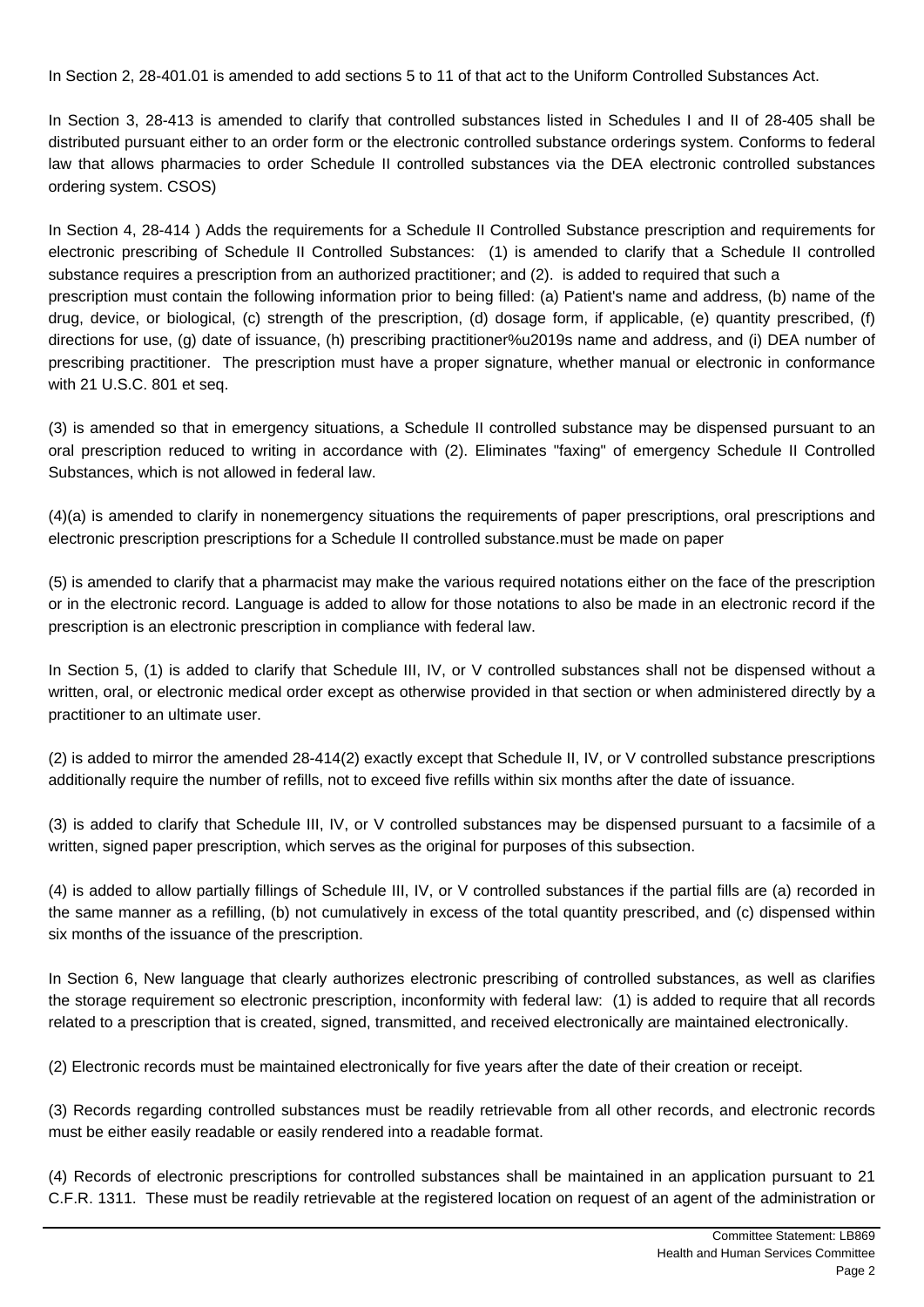law enforcement agent and must be in a format those personnel can readily understand.

In Section 7, (1) is added to require that paper prescriptions for all Schedule II controlled substances shall be kept in a separate file by the dispensing practitioner, maintained for a minimum of five years, and made readily available to the department and law enforcement for inspection without a search warrant.

(2) All Schedule III, IV, or V controlled substance prescriptions shall be maintained either separately from other prescriptions or in a form in which their information can be readily retrieved from ordinary business records of the dispensing practitioner, and shall be maintained for a minimum of five years. These too shall be made readily available to the department and law enforcement for inspection without a search warrant.

(3) is added to require that, prior to dispensing any Schedule II, III, IV, or V controlled substance, the dispensing practitioner shall affix a label to its container bearing the name and address of the pharmacy or dispensing practitioner, the name of the patient, the date of filling, the serial number of the prescription under which it is recorded in the practitioner's prescription records, the name of the prescribing practitioner, and the directions for use of the controlled substance. Unless the prescribing practitioner writes "do not label" or words of similar import on the original paper, electronic, or oral prescription, the label shall also bear the name of the controlled substance.

Section 8 adds (1) and (2) to permit a registrant who is the owner of a controlled substance may transfer any Schedule I or II controlled substance to another registrant as provided by law or by rule or any Schedule III, IV, or V substance to another person if such owner complies with 28-411 (4).

Section 9 (1) adds that the owner of any stock of controlled substances may cause those controlled substances to be destroyed pursuant to this section when they are no longer needed. Complete records of the destruction shall be maintained by the registrant for five years after the date of destruction.

(2) If the owner is a registrant, (a) Schedule II, III, IV, or V controlled substances may be destroyed by a pharmacy inspector, a reverse distributor, or the administration. Upon their destruction, the required forms must be completed. (b) allows that liquid controlled substances in opened containers originally containing fifty milliliters or less or compounded liquid controlled substances within the facility where they were compounded may be destroyed if witnessed by two individuals credentialed under the Uniform Credentialing Act and properly designated and recorded by the facility. (c) Solid controlled substances in opened unit-dosed containers or which have been adulterated within a hospital where they were to be administered to patients in such hospital may be destroyed if witnessed by two individuals credentialed under the Uniform Credentialing Act and designated by the hospital and recorded in accordance 28-411 (4).

(3) clarifies that a patient-owner may utilize a medication take-back program or other lawfully recognized disposal program to dispose of his or her prescribed controlled substances.

(4) clarifies that Schedule II, III, IV, or V controlled substances owned by a resident of a long-term care facility or hospital shall be destroyed by two individuals credentialed under the Uniform Credentialing Act and designated by the facility or hospital.

Section 10 amends 28-1438.01 and transfers it to the Uniform Controlled Substances Act. (1) is the liability immunity provision re giving information to law enforcement or professional board. It is amended to clarify that the professional board is the board appointed pursuant to the Uniform Credentialing Act.

Section 11 transfers 28-1439 to the Uniform Credentialing Act.

Section 12, 13, 15, 16, and 17 Updates the correct statutory citations; makes revisor language changes and repeals language.

Sections 14 Changes the date of federal statue recognition to those in effect on January 1, 2014 and adds correct statutory citations.